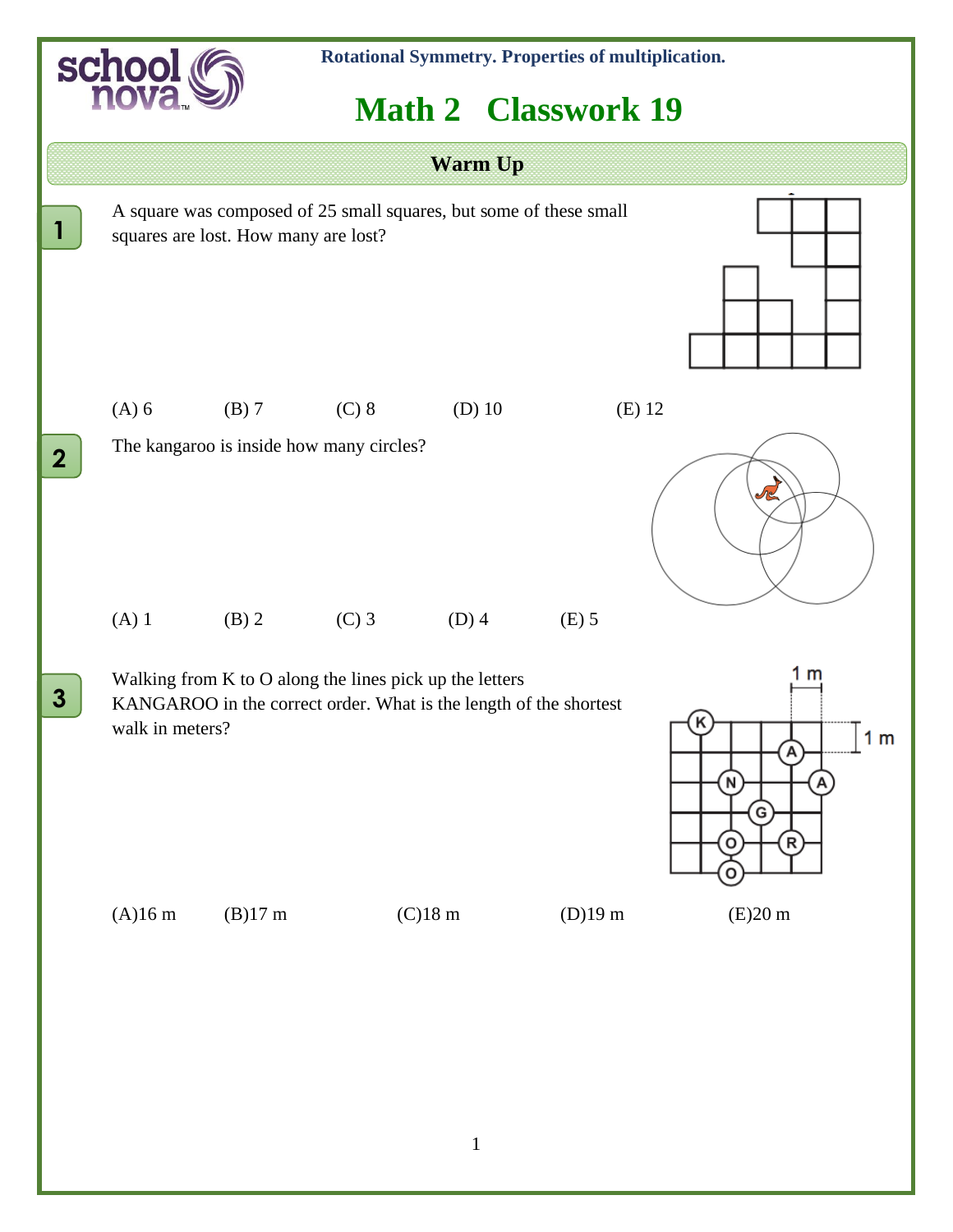**4**

**.**

**5**

**.**

Lesson 19 **Rotational Symmetry. Properties of multiplication.**

Homework Review

Daniel has a few boxes with pencils. In each box there are either 3 or 5 pencils.

\_\_\_\_\_\_\_\_\_\_\_\_\_\_\_\_\_\_\_\_\_\_\_\_\_\_\_\_\_\_\_\_\_\_\_\_\_\_\_\_\_\_\_\_\_\_\_\_\_\_\_\_\_\_\_\_

\_\_\_\_\_\_\_\_\_\_\_\_\_\_\_\_\_\_\_\_\_\_\_\_\_\_\_\_\_\_\_\_\_\_\_\_\_\_\_\_\_\_\_\_\_\_\_\_\_\_\_\_\_\_\_\_

\_\_\_\_\_\_\_\_\_\_\_\_\_\_\_\_\_\_\_\_\_\_\_\_\_\_\_\_\_\_\_\_\_\_\_\_\_\_\_\_\_\_\_\_\_\_\_\_\_\_\_\_\_\_\_\_

All boxes are closed, he cannot open them and see how many pencils are inside the box. Answer each question by writing the expression to show how he can do it. a) Can he get exactly 29 pencils without opening any boxes?

b) Can he get 14 pencils without opening any boxes?

c) Can he get 31 pencils without opening any boxes?

The table below shows how to add numbers from 1 to 9. Two squares are shaded blue and two are shaded green.

**Q:** Are the blue squares mirror images (diagonal colored yellow is a "mirror") of each other? Explain why?

**Q:** Are the green squares mirror images of each other? Explain why the numbers in the green squares are equal.

Find at least 5 more mirror image squares and shade those pairs with the same color. Why are the mirror image numbers always equal? What is the property of addition did you use?

\_\_\_\_\_\_\_\_\_\_\_\_\_\_\_\_\_\_\_\_\_\_\_\_\_\_\_\_\_\_\_\_\_\_

| $^{+}$           | $\mathbf{1}$            | $\,2$          | $\boldsymbol{3}$ | $\overline{4}$          | $\bf 5$          | $6\phantom{.}6$  | $\sqrt{7}$       | 8                | $9\phantom{.0}$ |
|------------------|-------------------------|----------------|------------------|-------------------------|------------------|------------------|------------------|------------------|-----------------|
| $\overline{1}$   | 2 <sub>1</sub>          | $\bf{3}$       | $\overline{4}$   | $\bf 5$                 | $\,6$            | $\overline{7}$   | $\bf 8$          | $\boldsymbol{9}$ | 10              |
| $\sqrt{2}$       | 3                       | 4 <sup>1</sup> | $\overline{5}$   | $\,6$                   | $\overline{7}$   | 8                | $\boldsymbol{9}$ | 10               | 11              |
| $\sqrt{3}$       | $\overline{4}$          | $\bf 5$        | 6                | $\overline{\mathbf{7}}$ | $\bf 8$          | $\boldsymbol{9}$ | 10               | 11               | 12              |
| $\bf{4}$         | $\overline{5}$          | $\,6$          | $\overline{7}$   | 8                       | $\boldsymbol{9}$ | 10               | 11               | 12               | 13              |
| $\bf 5$          | $\boldsymbol{6}$        | $\sqrt{7}$     | 8                | $\boldsymbol{9}$        | 10               | 11               | 12               | 13               | 14              |
| $\,6$            | $\overline{\mathbf{7}}$ | 8              | 9                | 10                      | 11               | 12 <sub>2</sub>  | 13               | 14               | 15              |
| $\sqrt{7}$       | 8                       | 9              | 10               | 11                      | 12               | 13               | 14               | 15               | 16              |
| $\bf 8$          | $\boldsymbol{9}$        | 10             | 11               | 12                      | 13               | 14               | 15               | 16               | 17              |
| $\boldsymbol{9}$ | 10                      | 11             | 12               | 13                      | 14               | 15               | 16               | 17               | 18              |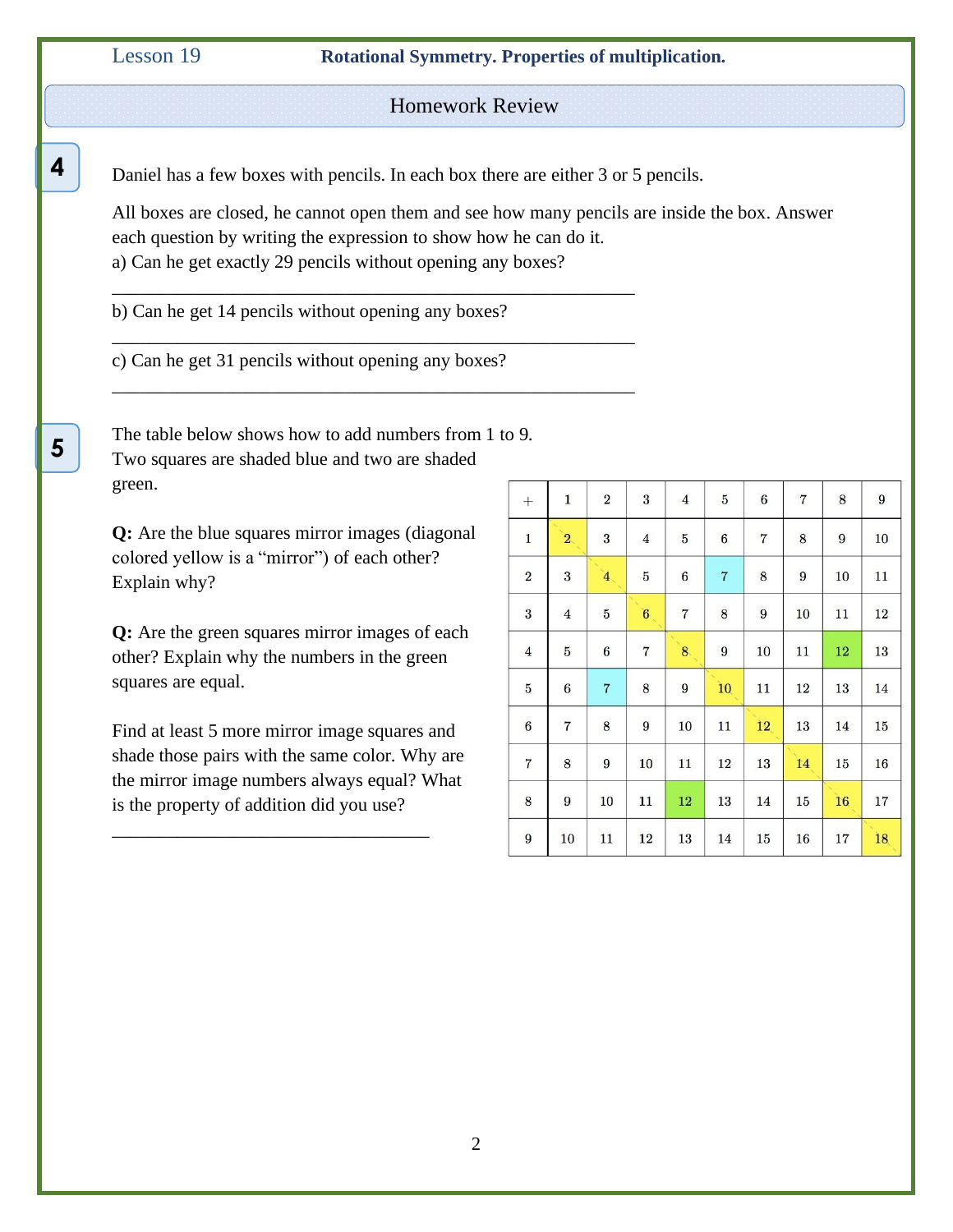Lesson 19 **Rotational Symmetry. Properties of multiplication.**

## **New Material I**

#### **Rotational Symmetry**

A shape has **Rotational Symmetry** when it still looks the same after some rotation (of less than one full turn).

The **order of rotational symmetry** is the number of times an object or shape can be rotated and still look like it did before rotation began.

Think of propeller blades, it will be easier to see orders of rotational symmetry.



**6**

**.**







There also could be the Orders 5, 6, 7, 9, 10 and so on  $\dots$ 

### **Is there Rotational Symmetry of Order 1 ?**

**Not really!** If a shape only matches itself **once** as we go around (i.e., it matches itself after one full rotation) there is really no symmetry at all ...

... because the word "Symmetry" comes from *syn- together* and *metron measure,* and there can't be "together" if there is just one thing.

What is the order of rotational symmetry for a star?

What is the order of rotational symmetry for a right triangle?

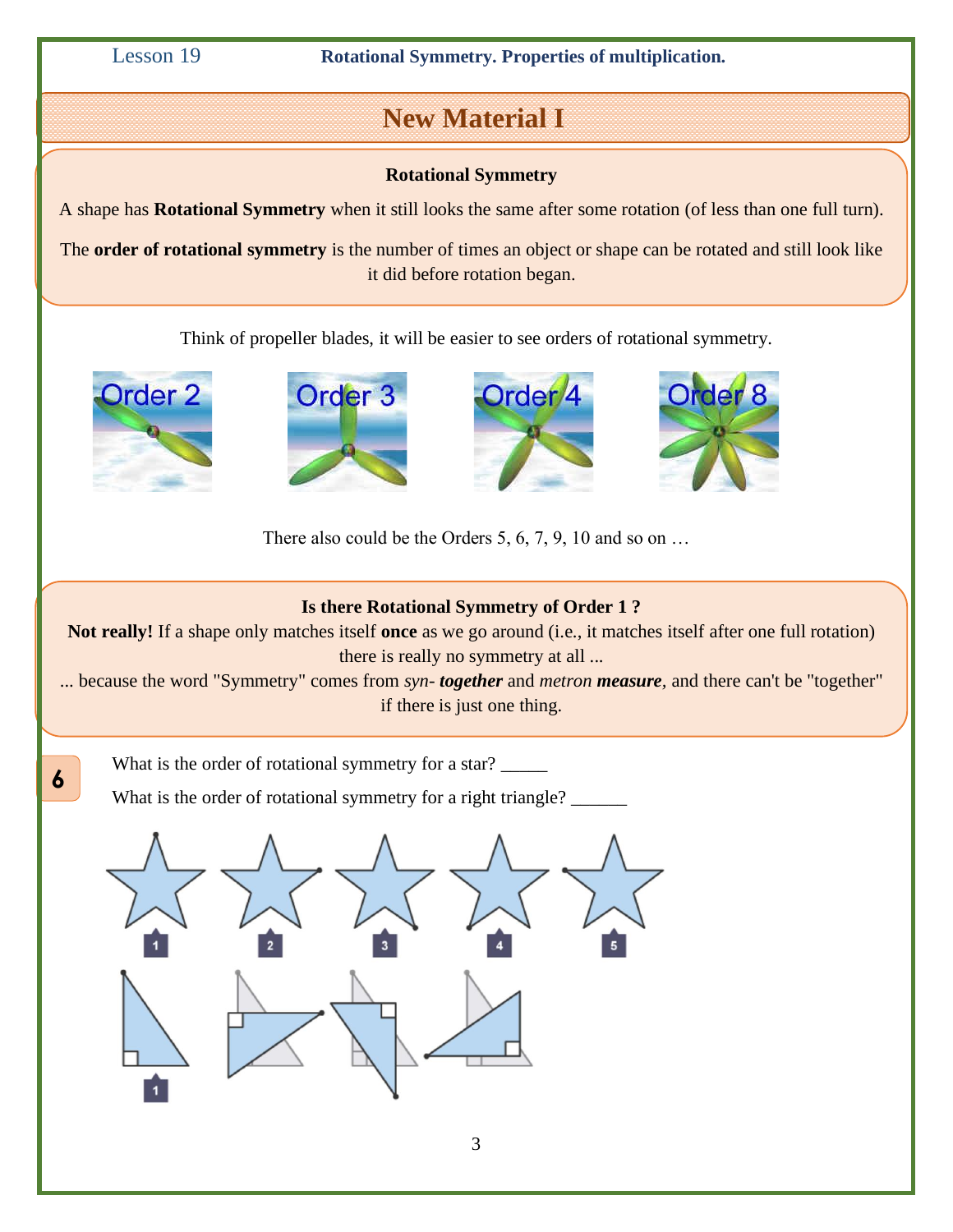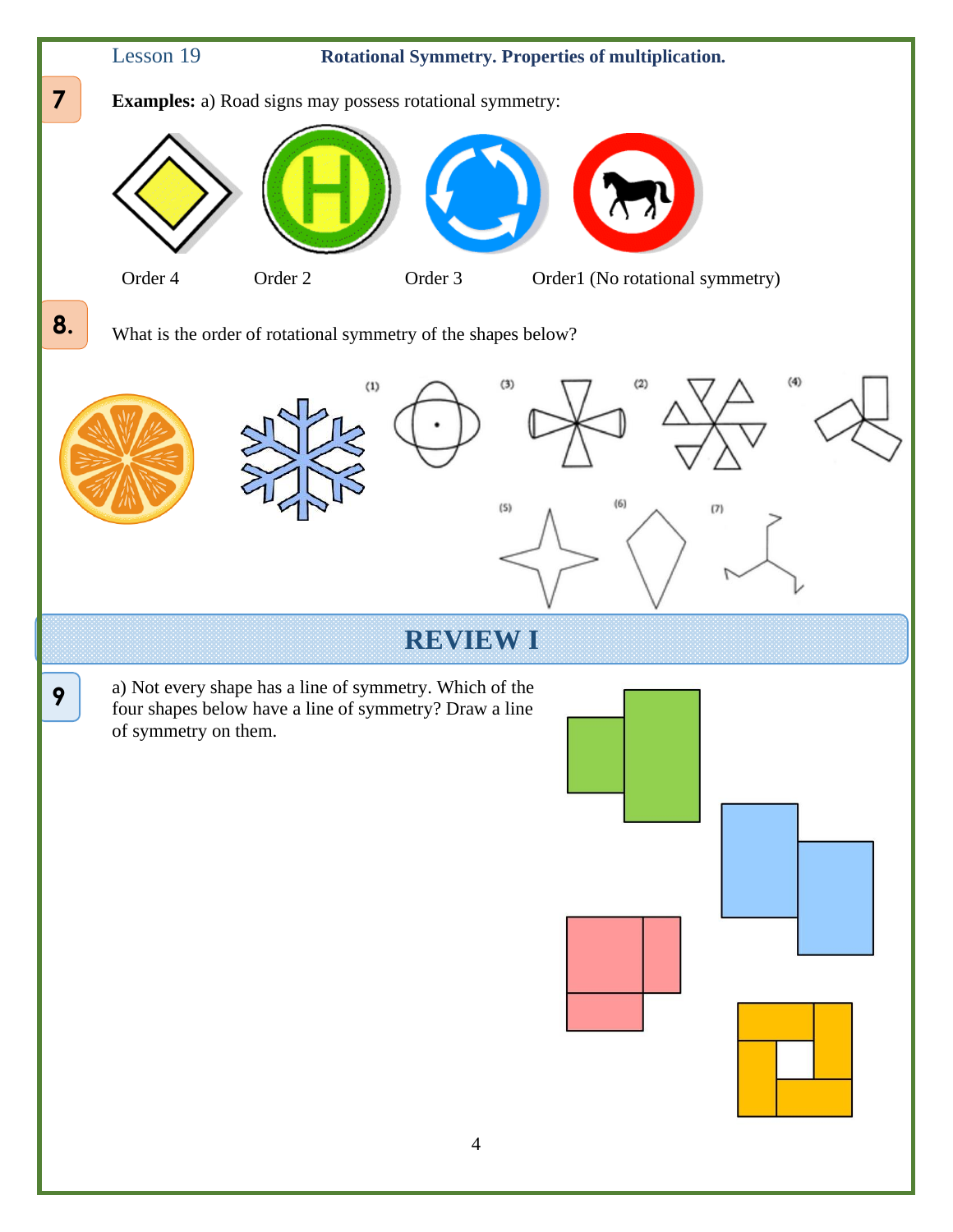|                                                                                                                                                                                                                                   | Lesson 19                                                                             | Rotational Symmetry. Properties of multiplication.                                                                                                                                                                                                                                                                                                                        |                                                                                                                                                                                                                           |  |  |
|-----------------------------------------------------------------------------------------------------------------------------------------------------------------------------------------------------------------------------------|---------------------------------------------------------------------------------------|---------------------------------------------------------------------------------------------------------------------------------------------------------------------------------------------------------------------------------------------------------------------------------------------------------------------------------------------------------------------------|---------------------------------------------------------------------------------------------------------------------------------------------------------------------------------------------------------------------------|--|--|
| 10                                                                                                                                                                                                                                |                                                                                       | b) Some shapes have many lines of symmetry. Draw all the lines of<br>symmetry you can find on the shape below. How many are there?                                                                                                                                                                                                                                        |                                                                                                                                                                                                                           |  |  |
| 11                                                                                                                                                                                                                                | Calculate:                                                                            | $1 \times 0 =$ 7 x 1 = 0 x 4 = 1 x 17 =<br>$0 \times 18 =$ 13 × 0 = 1 × 9 = 15 × 1 = 15 × 1 = 15 × 1 = 15 × 1 = 15 × 1 = 15 × 1 = 15 × 1 = 15 × 1 = 15 × 1 = 15 × 1 = 15 × 1 = 15 × 1 = 15 × 1 = 15 × 1 = 15 × 1 = 15 × 1 = 15 × 1 = 15 × 1 = 15 × 1 = 15 × 1 = 15 × 1 = 15 ×<br>$100 \times 0 =$ 100 $\times$ 1 = 100 $\times$ 1 = 15 $\times$ 10 = 10 $\times$ 27 = 210 |                                                                                                                                                                                                                           |  |  |
| 12                                                                                                                                                                                                                                | 1, 4, 140, 254, 327, 806, 548, 914, 789                                               | Circle all even numbers. How do you know that the number is even?                                                                                                                                                                                                                                                                                                         |                                                                                                                                                                                                                           |  |  |
| <b>REVIEW II</b>                                                                                                                                                                                                                  |                                                                                       |                                                                                                                                                                                                                                                                                                                                                                           |                                                                                                                                                                                                                           |  |  |
|                                                                                                                                                                                                                                   | <b>Properties of Addition</b>                                                         |                                                                                                                                                                                                                                                                                                                                                                           |                                                                                                                                                                                                                           |  |  |
|                                                                                                                                                                                                                                   | Commutative property                                                                  | You can add in any order                                                                                                                                                                                                                                                                                                                                                  | $3+6=6+3=9$                                                                                                                                                                                                               |  |  |
|                                                                                                                                                                                                                                   | Associative property                                                                  | You can group the numbers in any<br>combination                                                                                                                                                                                                                                                                                                                           | $2 + (3 + 4) = (2 + 4) + 3 = 9$                                                                                                                                                                                           |  |  |
| 13                                                                                                                                                                                                                                | Remember the addition table of numbers from 1 to 3?<br>"mirror" images of each other? | Why do the pairs of numbers in blue squares and orange squares are                                                                                                                                                                                                                                                                                                        | $\overline{2}$<br>3<br>$\mathbf{1}$<br>$^{+}$<br>2 <sub>1</sub><br>3<br>$\mathbf{1}$<br>4<br>$\overline{2}$<br>3<br>$\overline{5}$<br>4 <sup>1</sup><br>$6\phantom{.}6$<br>3<br>$\overline{\mathbf{4}}$<br>$\overline{5}$ |  |  |
| The identity element is defined as the element (number) that, when used in a mathematical operation with<br>another number, leaves that number unchanged.<br>In the case of addition, that element is the <b>number 0 (zero).</b> |                                                                                       |                                                                                                                                                                                                                                                                                                                                                                           |                                                                                                                                                                                                                           |  |  |
|                                                                                                                                                                                                                                   | Identity property of addition                                                         | The sum of any number and zero<br>is the number                                                                                                                                                                                                                                                                                                                           | $9 + 0 = 9$                                                                                                                                                                                                               |  |  |
|                                                                                                                                                                                                                                   |                                                                                       | 5                                                                                                                                                                                                                                                                                                                                                                         |                                                                                                                                                                                                                           |  |  |